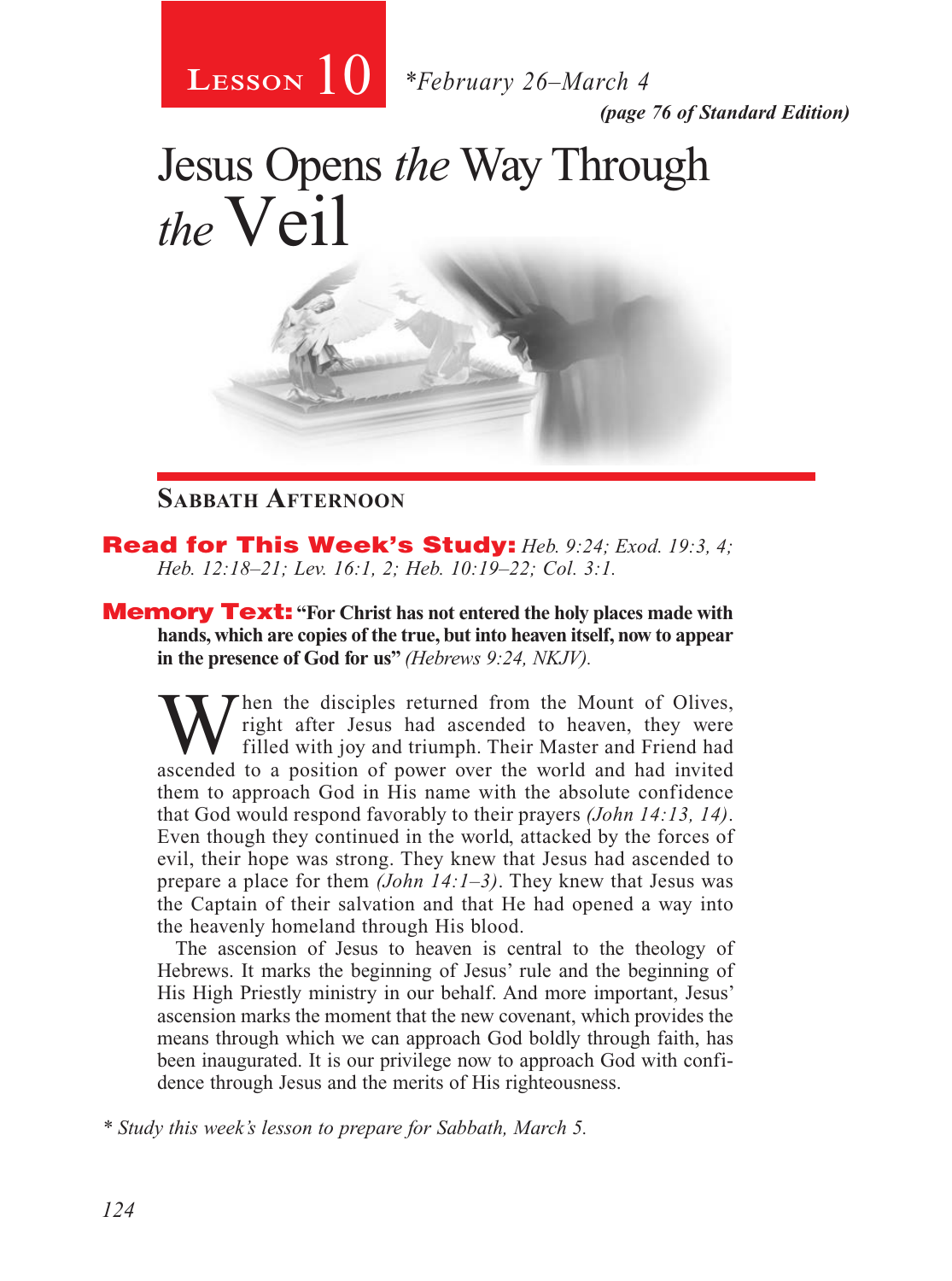*(page 77 of Standard Edition)*

#### **Jesus Before the Father**

Read **Hebrews 9:24. According to this passage, what was the purpose of Jesus' ascension to heaven?**

\_\_\_\_\_\_\_\_\_\_\_\_\_\_\_\_\_\_\_\_\_\_\_\_\_\_\_\_\_\_\_\_\_\_\_\_\_\_\_\_\_\_\_\_\_\_\_\_\_\_\_\_

\_\_\_\_\_\_\_\_\_\_\_\_\_\_\_\_\_\_\_\_\_\_\_\_\_\_\_\_\_\_\_\_\_\_\_\_\_\_\_\_\_\_\_\_\_\_\_\_\_\_\_\_

God instructed Israel that their males should go three times every year up to Jerusalem to "appear before the Lord" with an offering. The appointed times were the feast of Passover (Unleavened Bread), the Feast of Weeks (Pentecost), and the Feast of Booths *(Exod. 23:14–17, Deut. 16:16)*. Passover celebrated Israel's deliverance from Egypt. Pentecost celebrated the barley harvest, and by the time of the New Testament, it was associated with the giving of the law at Sinai. The Feast of Booths celebrated God's care for Israel during their sojourn in the desert. According to the New Testament, all the Old Testament feasts also have prophetic significance.

Hebrews 9:24 describes Jesus' ascension into the presence of the Father. He arrived at the heavenly sanctuary, "the true one," in order to "appear" before God with a better sacrifice *(Heb. 9:23, 24, NIV)*—His own blood.

Jesus fulfilled the pilgrimage feasts' prophetic significance with amazing accuracy. He died on the day for the preparation of the Passover at the ninth hour, the moment in which Passover lambs were sacrificed *(John 19:14, Matt. 27:45–50)*. Jesus was resurrected on the third day and ascended to heaven to receive assurance that His sacrifice had been accepted *(John 20:17, 1 Cor. 15:20)*, when the priest was to wave the sheaf of ripe barley as the firstfruits *(Lev. 23:10–12)*. Then, He ascended 40 days later to sit at the right hand of God and inaugurate the new covenant on the Day of Pentecost *(Acts 1, Acts 2)*.

The purpose of pilgrimage in ancient Israel was to "behold the face of God" *(Ps. 42:2, NRSV).* This meant to experience God's favor *(Ps. 17:15)*. Similarly, the Hebrew expression to "seek the face of God" meant to ask God for help *(2 Chron. 7:14, Ps. 27:8, Ps. 105:4)*. This is the sense, in Hebrews, of Jesus' ascension. Jesus ascended to God with the perfect sacrifice. Jesus also ascended to heaven as our Forerunner into the presence of God *(Heb. 6:19, 20)*. He has made real the promise for the believers who journey, "seeking a homeland," desiring "a better country," looking "forward to the city . . . whose architect and builder is God" *(Heb. 11:10, 13–16, NRSV)*.

**Again, why should the reality of what Christ has done, not only on the cross but also what He is doing now in heaven, give us assurance of salvation?**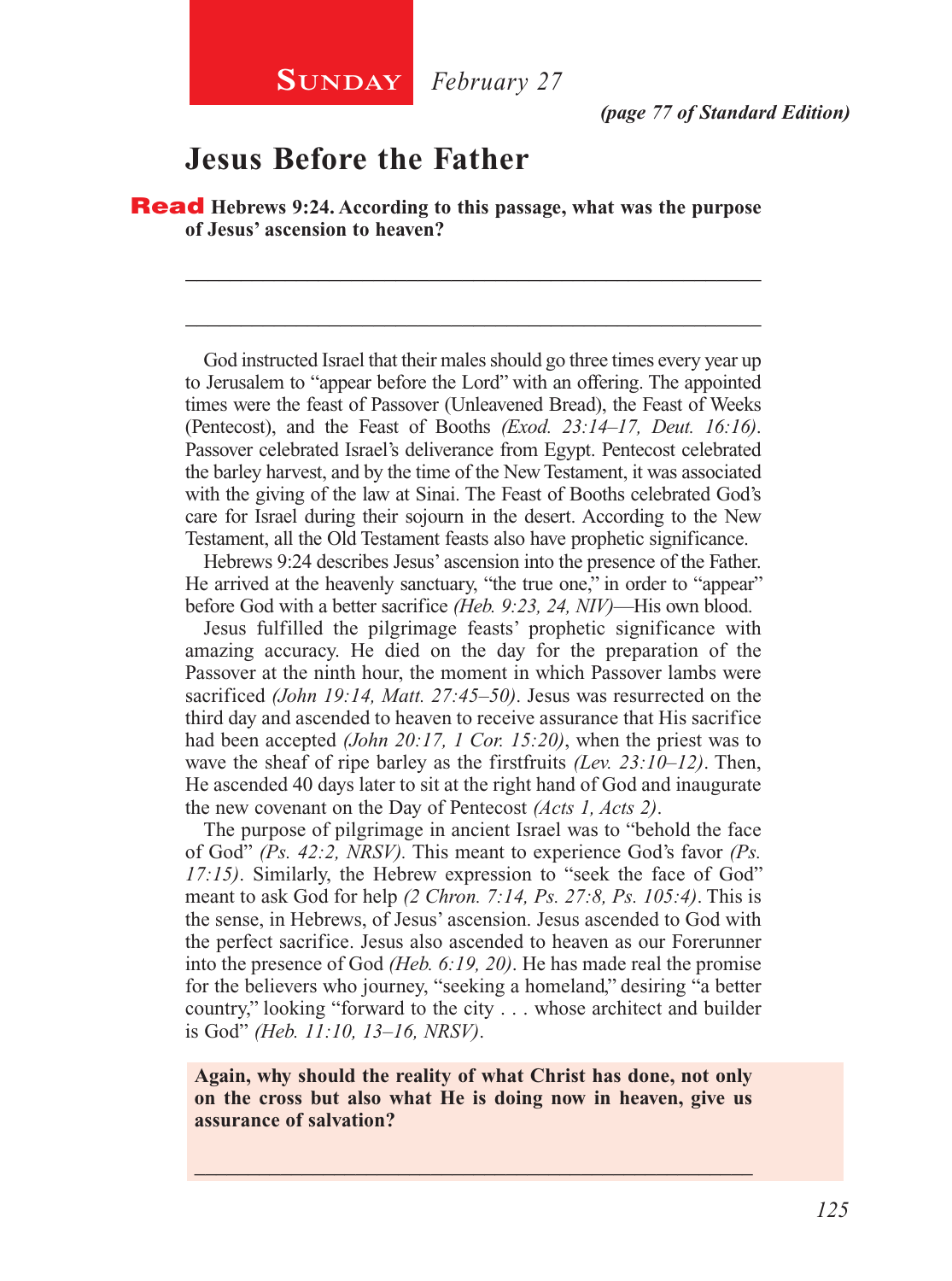## **God's Invitation**

Read **Hebrews 12:18–21. What was the experience of Israel at Mount Sinai?**

When God called the Israelites from Egypt, His plan was to create a personal, intimate relationship with them. He said, " ' "You have seen what I did to the Egyptians, and how I bore you on eagles' wings and brought you to Myself " ' " *(Exod. 19:3, 4, NKJV)*.

\_\_\_\_\_\_\_\_\_\_\_\_\_\_\_\_\_\_\_\_\_\_\_\_\_\_\_\_\_\_\_\_\_\_\_\_\_\_\_\_\_\_\_\_\_\_\_\_\_\_\_\_

\_\_\_\_\_\_\_\_\_\_\_\_\_\_\_\_\_\_\_\_\_\_\_\_\_\_\_\_\_\_\_\_\_\_\_\_\_\_\_\_\_\_\_\_\_\_\_\_\_\_\_\_

Thus, through Moses, God gave the necessary instructions to prepare the people to meet with Him. The people needed to consecrate themselves first *(Exod. 19:10–15)*. Those who ascended to the foot of the mountain without preparation would die. Nevertheless, once the people had prepared themselves for two days, then " 'when the trumpet sounds a long blast' " on the third day, God instructed that the people " 'shall come up to the mountain' " *(Exod. 19:13, ESV)*. He wanted them to have the experience Moses and the leaders of the people would have when they ascended the mountain and "beheld God, and ate and drank" in His presence *(Exod. 24:9–11, ESV)*. The people later recognized that they had seen God's glory and that it was possible for God to speak " ' "with man, and man still live" ' " *(Deut. 5:24, ESV)*. But, when the moment came, they lacked faith. Moses explained years later: " 'You were afraid because of the fire, and you did not go up into the mountain' " *(Deut. 5:5, ESV)*. Instead, they asked Moses to be their intermediary *(Deut. 5:25–27, compare with Exod. 20:18–21).*

God's manifestation of His holiness at Mount Sinai was to teach the people to learn to "fear," or respect, Him. The "fear of the LORD" leads to life, wisdom, and honor *(Deut. 4:10; compare with Ps. 111:10, Prov. 1:7, Prov. 9:10, Prov. 10:27)*—and also to the lesson that He is merciful and gracious *(Exod. 34:4–8)*. Thus, while God wanted Israel to come to Him, the people became afraid and requested for Moses to be their intermediary. The description in Hebrews of the events at Sinai follows, primarily, Moses' reminder to the people of their lack of faith and their apostasy with the golden calf, and how he was afraid of meeting God because of their sin *(Deut. 9:19)*. The people's reaction was not God's plan for them; it was, instead, the result of their faithlessness.

#### **Because of Jesus, why should we not be afraid to draw near to a holy God? What are the conditions, however, for us to be able to draw near?**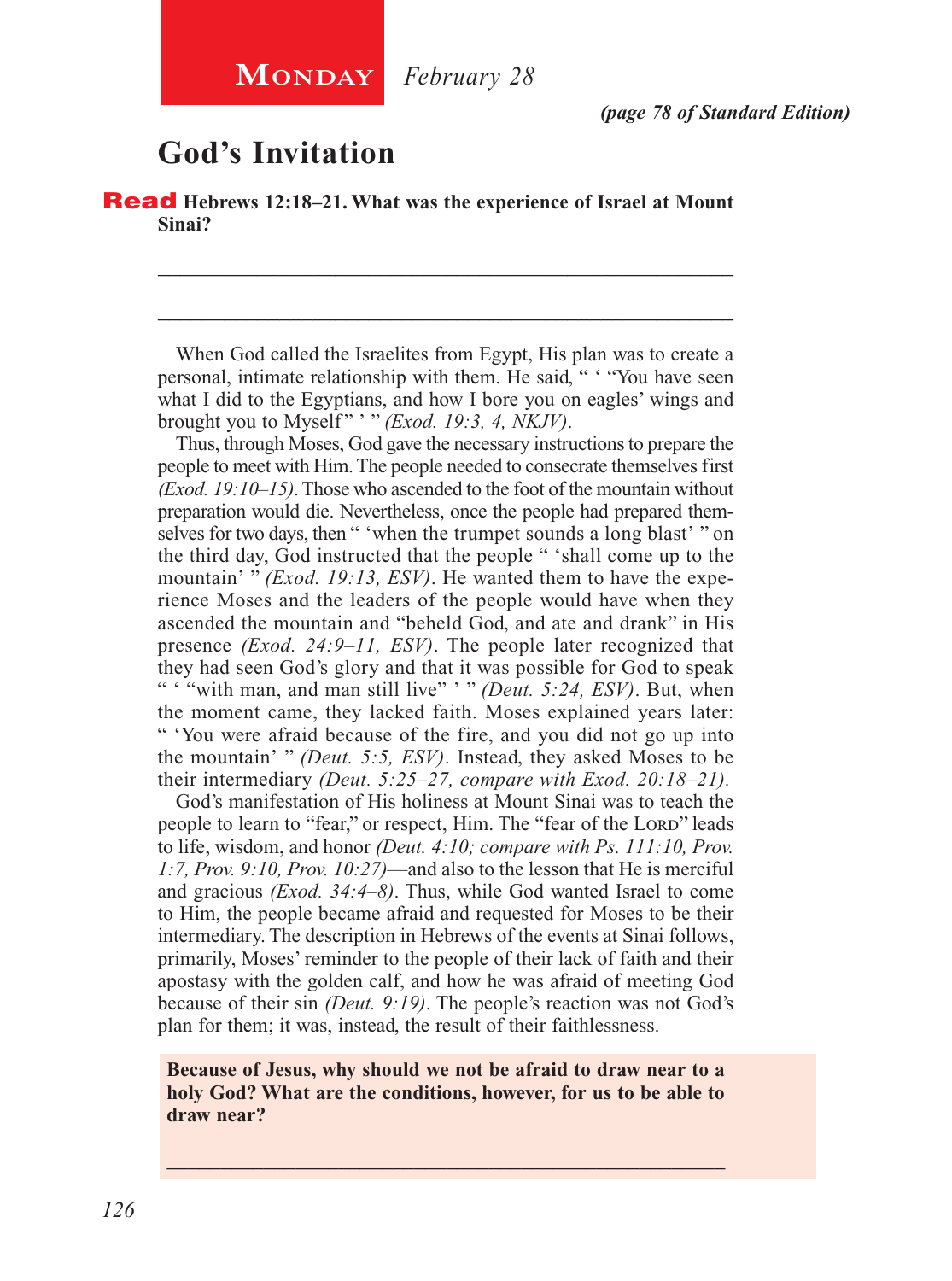## **The Need for a Veil**

Veils have a double function. The term Hebrews uses for veil *(katepetasma)* could refer to the screen of the court *(Exod. 38:18)*, the screen at the entrance of the outer apartment of the sanctuary *(Exod. 36:37)*, or the inner veil that separated the Holy Place from the Holy of Holies *(Exod. 26:31–35)*. These three veils were both entrances and boundaries that only some people could cross.

\_\_\_\_\_\_\_\_\_\_\_\_\_\_\_\_\_\_\_\_\_\_\_\_\_\_\_\_\_\_\_\_\_\_\_\_\_\_\_\_\_\_\_\_\_\_\_\_\_\_\_\_

\_\_\_\_\_\_\_\_\_\_\_\_\_\_\_\_\_\_\_\_\_\_\_\_\_\_\_\_\_\_\_\_\_\_\_\_\_\_\_\_\_\_\_\_\_\_\_\_\_\_\_\_

#### Read **Leviticus 16:1, 2 and Leviticus 10:1–3. What warning do we have in these passages?**

The veil was a protection for the priests as they ministered before a holy God. After the sin of the golden calf, God said to Moses that He would not accompany them in the way to the Promised Land lest He consume them because they were a " 'stiff-necked people' " *(Exod. 33:3, NKJV)*. Thus, Moses moved the tent of meeting and pitched it far off, outside the camp *(Exod. 33:7)*. After Moses interceded, however, God agreed to go with them in their midst *(Exod. 33:12–20)*, but He established several measures to protect the people as He dwelled among them.

For instance, Israel camped in a strict order that created a hollow square in the middle, where the tabernacle was pitched. In addition, the Levites camped around the tabernacle in order to protect the sanctuary and its furniture from encroachment by strangers *(Num. 1:51, Num. 3:10)*. They were, in fact, a kind of human veil that protected the people of Israel: " 'But the Levites shall camp around the tabernacle of the testimony, so that there may be no wrath on the congregation of the people of Israel. And the Levites shall keep guard over the tabernacle of the testimony' " *(Num. 1:53, ESV)*.

Jesus, as our Priest, also has been our veil. Through His incarnation, God pitched His tent in our midst and made it possible for us to contemplate His glory *(John 1:14–18)*. He made it possible for a holy God to live in the midst of an imperfect people.

**Think about what it meant that the Creator God, the One who made the universe, would dwell among His people, who at that time were a nation of escaped slaves. What does that teach us about how close God can be to us?**

\_\_\_\_\_\_\_\_\_\_\_\_\_\_\_\_\_\_\_\_\_\_\_\_\_\_\_\_\_\_\_\_\_\_\_\_\_\_\_\_\_\_\_\_\_\_\_\_\_\_\_\_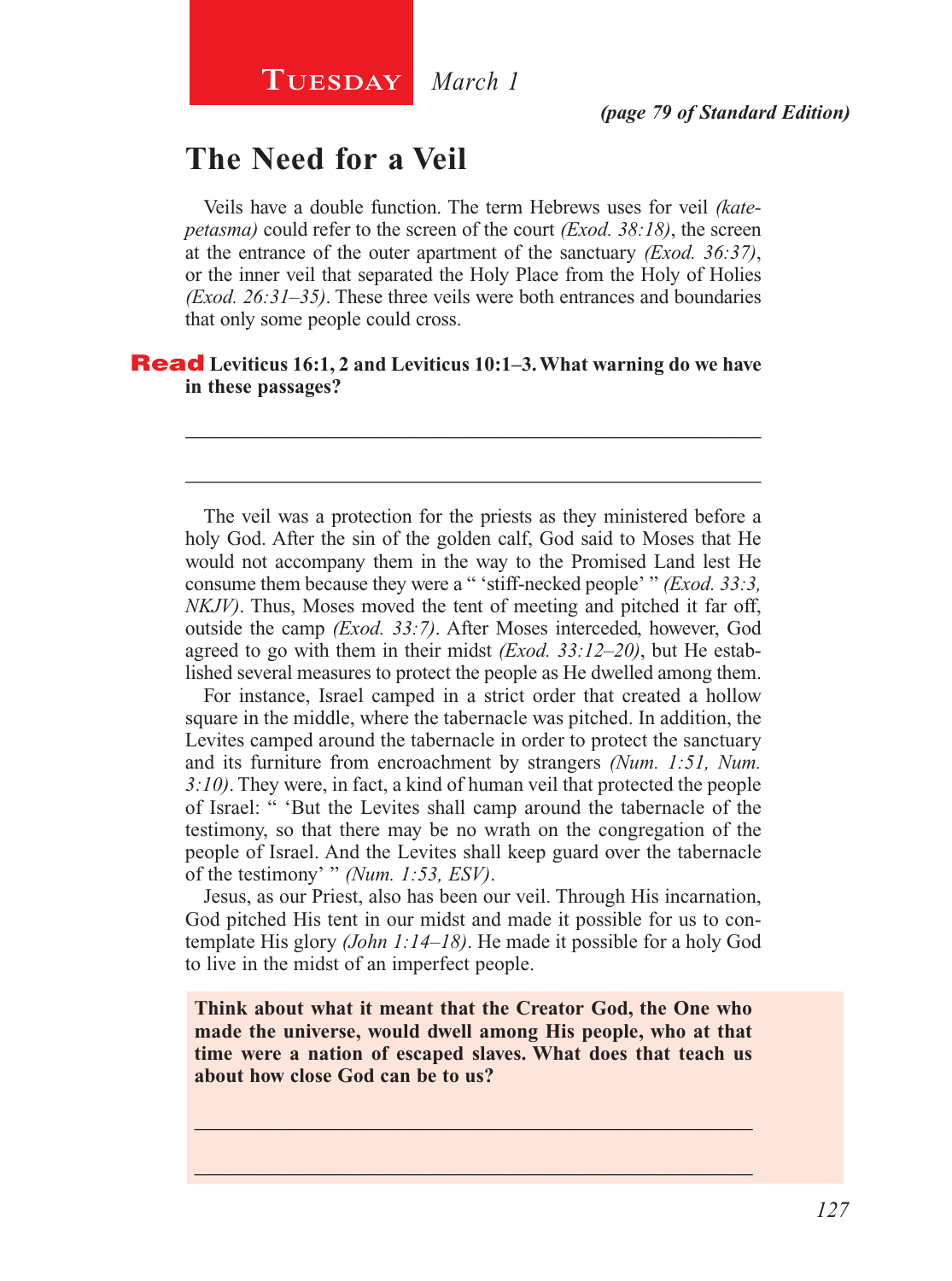#### **The New and Living Way Through the Veil**

\_\_\_\_\_\_\_\_\_\_\_\_\_\_\_\_\_\_\_\_\_\_\_\_\_\_\_\_\_\_\_\_\_\_\_\_\_\_\_\_\_\_\_\_\_\_\_\_\_\_\_\_

\_\_\_\_\_\_\_\_\_\_\_\_\_\_\_\_\_\_\_\_\_\_\_\_\_\_\_\_\_\_\_\_\_\_\_\_\_\_\_\_\_\_\_\_\_\_\_\_\_\_\_\_

Read **Hebrews 10:19–22. What invitation do we have in this passage?**

The book of Hebrews argues that Jesus has entered into the heavenly sanctuary and invites us to follow His lead. This idea agrees with the conception introduced before that Jesus is the "captain" and "forerunner" of believers *(Heb. 2:10; Heb. 6:19, 20; Heb. 12:2)*. The "new and living way" is the new covenant that Jesus inaugurated with His sacrifice and ascension. The expression "new and living" contrasts with the description of the old covenant as "obsolete and growing old" *(Heb. 8:13, NKJV).* It is the new covenant, which has provided forgiveness of sin and has put the law in our hearts, that makes it possible for us to approach God with confidence, not because of ourselves or anything we have done, but only because of what Jesus has done for us by fulfilling all the covenant obligations.

Hebrews noted that the inauguration of the old covenant involved the inauguration of the sanctuary and the consecration of the priests *(Heb. 9:18–21; compare with Exodus 40, Leviticus 8, Leviticus 9)*. The purpose of the covenant was to create an intimate relationship between God and His people *(Exod. 19:4–6)*. When the Israelites accepted this relationship, God immediately commanded that a sanctuary be built so that He could live among them. The inauguration of the sanctuary and God's presence in the midst of His people marked the moment when the covenant between God and Israel was completed.

The same is true of the new covenant. The new covenant also implies the inauguration of Jesus' priestly ministry in our behalf *(Heb. 5:1–10, Heb. 7:1–8:13).*

Jesus' ascension before God has inaugurated a new era for the people of God. Zechariah 3 mentions that Satan was in the presence of God to accuse God's people, who were represented by the high priest Joshua. This accuser is the same that raised questions about Job's loyalty to God *(Job 1, Job 2)*. With the sacrifice of Jesus, however, Satan has been cast out of heaven *(Rev. 12:7–12, compare with John 12:31, John 16:11)*. Now it is Jesus who intercedes for us and through His sacrifice and faithfulness claims salvation for us!

**What accusations could Satan make against you before God, if he were allowed? Though he is a liar, how much would he have to lie about you in order to seek your condemnation? What's your only hope?**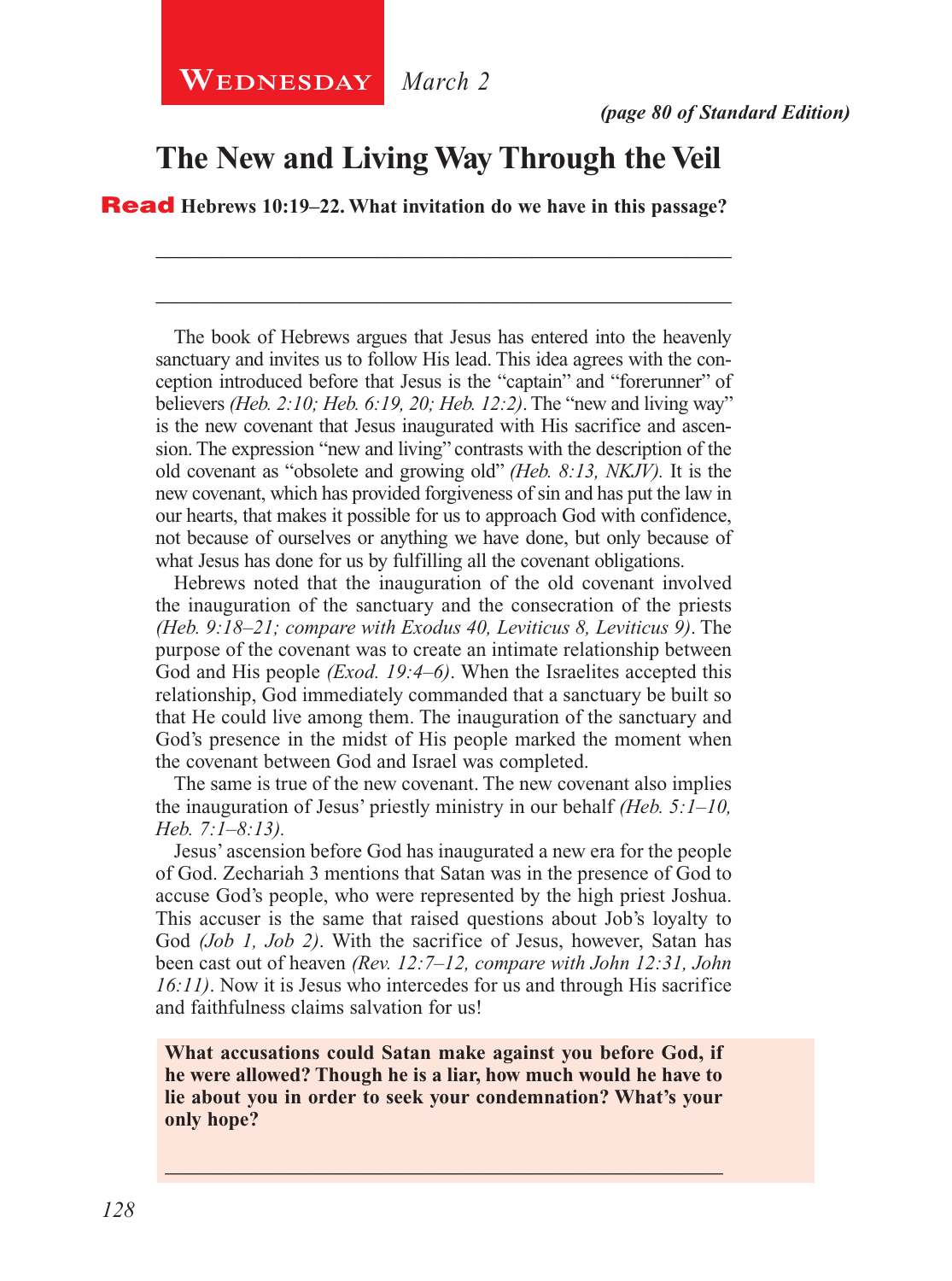#### **They Will See His Face**

**Read** Hebrews 12:22–24. In what sense have we arrived at the heav**enly Jerusalem into the presence of God?**

It is argued that believers "have come" to Mount Zion, the heavenly Jerusalem, through faith. In this sense, their experience anticipates the future. Thus, the heavenly Jerusalem belongs to the realm of the things "hoped for" and "not seen" but nevertheless assured to us through faith *(Heb. 11:1)*.

\_\_\_\_\_\_\_\_\_\_\_\_\_\_\_\_\_\_\_\_\_\_\_\_\_\_\_\_\_\_\_\_\_\_\_\_\_\_\_\_\_\_\_\_\_\_\_\_\_\_\_\_

\_\_\_\_\_\_\_\_\_\_\_\_\_\_\_\_\_\_\_\_\_\_\_\_\_\_\_\_\_\_\_\_\_\_\_\_\_\_\_\_\_\_\_\_\_\_\_\_\_\_\_\_

While true, this is not the whole meaning of this passage. We also have arrived at Mount Zion, in the very presence of God, through our representative Jesus *(Eph. 2:5, 6; Col. 3:1)*. Jesus' ascension is not a matter of faith, but of fact. It is this historical dimension of Jesus' ascension that provides compelling force to the exhortation of Hebrews to hold fast to our confession *(Heb. 4:14, Heb. 10:23)*. Paul says: "Since . . . we have a great high priest who has passed through the heavens, . . . let us . . . with confidence draw near" *(Heb. 4:14, 16, ESV)*.

Thus, we already have arrived through our Representative and, therefore, should act accordingly. Through Him, we "have tasted the heavenly gift . . . and have tasted the goodness of the word of God and the powers of the age to come" *(Heb. 6:4, 5, ESV)*. The reality of Jesus' ascension and ministry in the heavenly sanctuary is "a sure and steadfast anchor of the soul" *(Heb. 6:19, ESV)*, the guarantee that the promises have substance and are worthy of confidence *(Heb. 7:22)*. For us, faith has a historical anchor.

God's purpose will be fulfilled not only in Jesus, however, but also in us. We have said that Jesus' ascension fulfilled the typology of the first two yearly pilgrimages of Israel, Passover and Pentecost. According to Hebrews and the book of Revelation, the last pilgrimage, the Feast of Booths, is yet to be fulfilled. We will celebrate it with Jesus when we are in the "city . . . whose architect and builder is God," in the heavenly homeland *(Heb. 11:10, NIV; see also verses 13–16)*. We will not build booths, but God's booth, or tent, will descend from heaven, and we will live with Him forever *(Rev. 7:15–17, Rev. 21:1–4, Rev. 22:1–5, Num. 6:24–26)*.

**How can we learn to make the promise of eternal life real to ourselves now, amid a world so full of pain and suffering? What answer can you give to those who say that this all is just a fantasy to help us feel better about our life here and now?**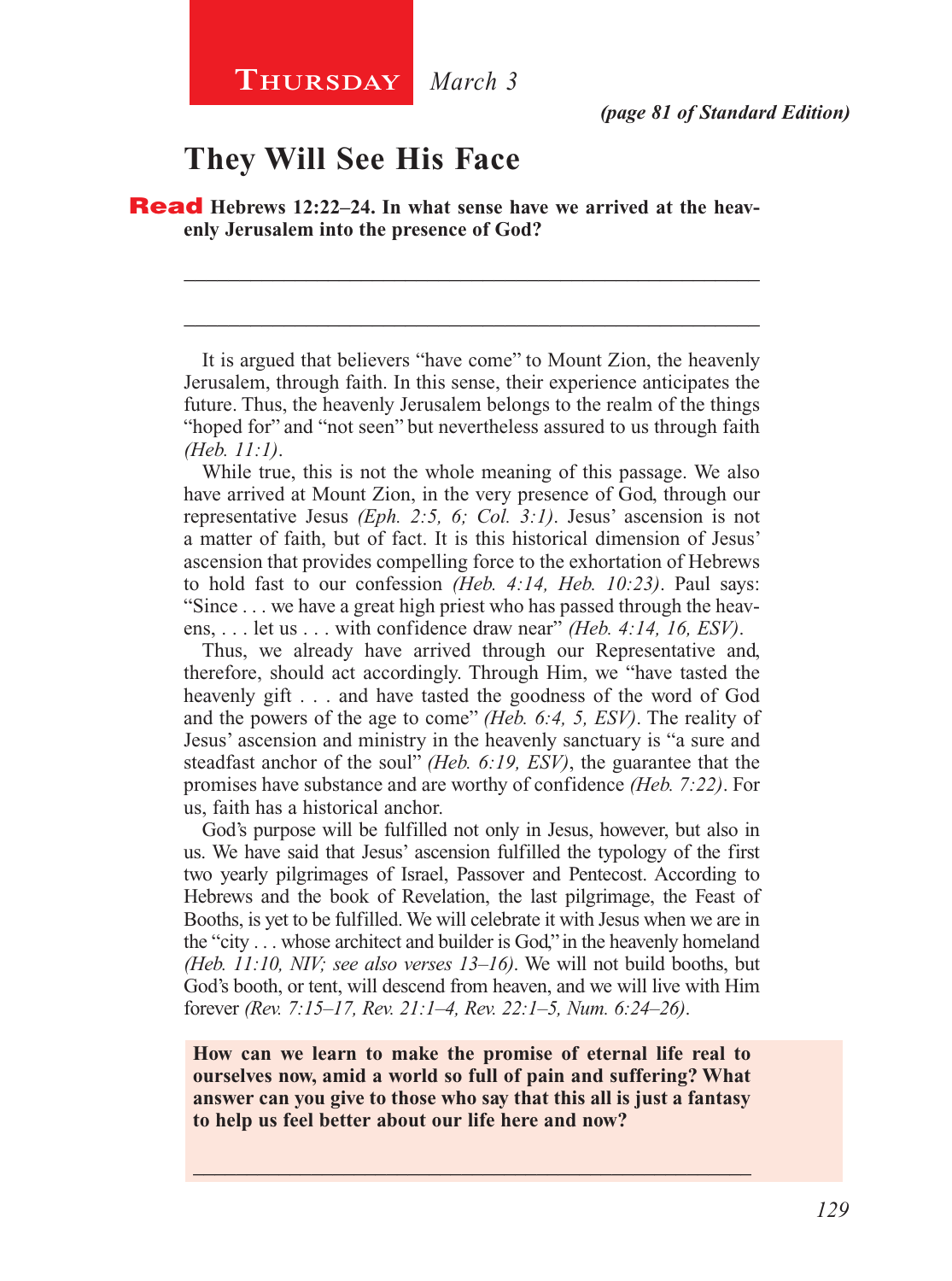## $\begin{array}{|c|c|c|}\n\hline\n\textbf{FRIDAY} & \textit{March 4}\n\end{array}$

#### *(page 82 of Standard Edition)*

**Further Thought:** "Christ's ascension to heaven was the signal that His followers were to receive the promised blessing. For this they were to wait before they entered upon their work. When Christ passed within the heavenly gates, He was enthroned amidst the adoration of the angels. As soon as this ceremony was completed, the Holy Spirit descended upon the disciples in rich currents, and Christ was indeed glorified, even with the glory which He had with the Father from all eternity. The Pentecostal outpouring was Heaven's communication that the Redeemer's inauguration was accomplished. According to His promise He had sent the Holy Spirit from heaven to His followers as a token that He had, as priest and king, received all authority in heaven and on earth, and was the Anointed One over His people. . . .

"They could speak the name of Jesus with assurance; for was He not their Friend and Elder Brother? Brought into close communion with Christ, they sat with Him in heavenly places. With what burning language they clothed their ideas as they bore witness for Him!"—Ellen G. White, *The Acts of the Apostles*, pp. 38, 46.

#### Discussion Questions:

**O** The psalmist said, "My soul thirsts for God, for the living God. **When shall I come and appear before God?"** *(Ps. 42:2, ESV)***. How can we have the same thirst to come into the presence of God? If we don't rejoice now in the presence of God as we worship Him and come before His presence in faith, will we rejoice in the future? What are the factors that lead to joy before God?**

 **In a book mocking faith, someone created a robot that supposedly did our believing for us. Though this was a spoof, how can we be careful not to do as Israel did in the desert, and that is to make a request for intermediaries between us and God? We tend to allow other people to study the Bible in our behalf and find the gems of truth in the Bible. Some people may feel tempted to think that the prayers of others in their behalf carry more weight before God than their own prayers. Why should we avoid this spiritual trap? Why, because of Jesus, can we approach God without the need of anyone else?**

 **Hebrews is about assurance of salvation. How, though, must we be careful not to mistake presumption for assurance?**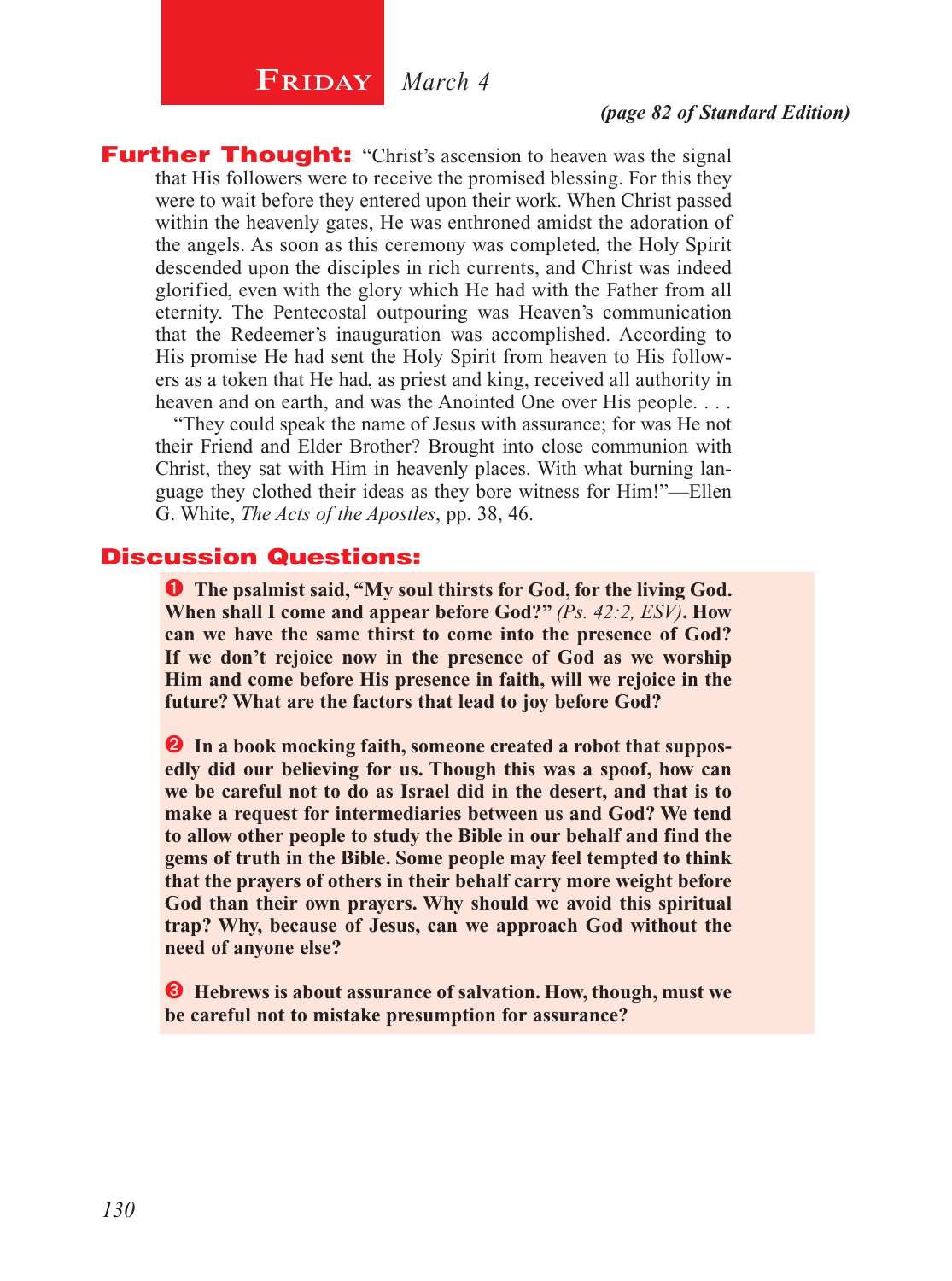# INSIDES*tory*

## God Is the Best Witness

By Anna Likholet

At the age of 18, I longed to share Jesus with others. But I was afraid.

Then I needed surgery, and I was hospitalized in Tula, a city about two and a half hours by car from Russia's capital, Moscow. Three of the six beds in my room were occupied when I arrived. My operation was scheduled for the next day. *What should I do? What does someone do before an operation?* I thought. I opened my Bible.

The woman across from me immediately asked, "Are you a Christian?" "Yes," I said.

She then wanted to know which church I went to. I didn't want to be mocked for being a Seventh-day Adventist. Many Russians belong to another Christian denomination and dismiss Adventists as members of a sect. "I'm a Protestant." I said.

The woman wasn't satisfied. "Which Protestant church do you belong to?" she said.

What could I say? "I'm a Seventh-day Adventist," I said.

"Wow, a Seventh-day Adventist!" she exclaimed. "I know Adventists! They are the best people!"

The woman spoke enthusiastically about the church, its work, and Zaoksky Adventist University located outside Tula. The two other patients listened silently. They had never heard about the Adventist Church.

"Adventists are good Christians!" the woman said. "My father knows some nice Adventists."

As she spoke, the physician entered the room. He was surprised to see her. "What are you doing here?" he asked.

"What do you mean?" she replied.

"I ordered you to be discharged yesterday," he said. "You should already be at home."

Her husband picked her up within 30 minutes.

God had answered my prayers in an unexpected way. He revealed Himself on His own in my hospital room. God had done everything. As a result, the



other patients knew I was an Adventist and that Adventists love Jesus. If you long to share Him, He can arrange it. He will do everything for you.

*This mission story illustrates Mission Objective Number 1 of the Seventh-day Adventist Church's "I Will Go" strategic plan: "To revive the concept of worldwide mission and sacrifice for mission as a way of life involving not only pastors but every church member, young and old, in the joy of witnessing for Christ and making disciples." Learn more at IWillGo2020.org.*

**Provided by the General Conference Office of Adventist Mission, which uses Sabbath School mission offerings to spread the gospel worldwide. Read new stories daily at AdventistMission.org.**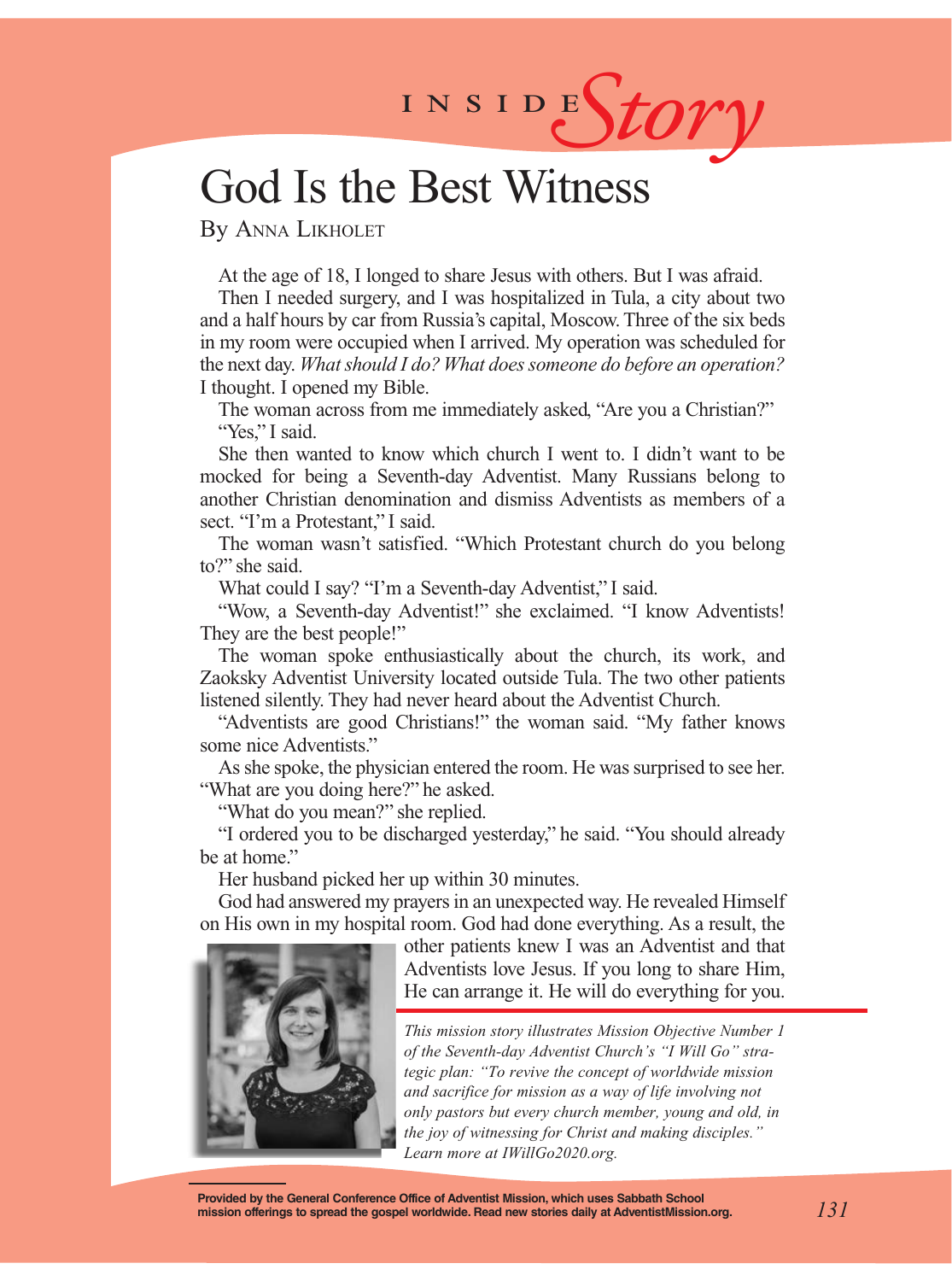#### *Part I: Overview*

Key Texts: *Heb. 9:24; Exod. 19:3, 4; Heb. 12:18–21; Lev. 16:1, 2; Heb. 10:19–24; Col. 3:1.*

**Lesson Themes:** In Hebrews, the ascension of Christ marks the beginning of His rule and the beginning of His high-priestly ministry in heaven. When Christ ascended into heaven, He appeared in the presence of God in our behalf *(Heb. 9:24)*. In Old Testament times, every male was required to appear in God's presence three times a year. The pilgrim festivals were Passover, the Feast of Weeks, and the Feast of Booths *(Exod. 23:14–17)*. Their purpose was to appear before God *(Ps. 42:2).* 

Christ appeared in heaven in the presence of God in our behalf. In accordance with the Old Testament feasts, Christ died on Passover. Then after His resurrection, He ascended initially to His Father at the time when the priests waved their sheaf of barley *(see John 20:17; Eph. 4:8)*. Christ ascended again a final time after 40 days to sit at the right hand of God. As the inauguration of Christ as our High Priest took place in heaven, the Holy Spirit was poured out during Pentecost on Christ's followers on the earth.

When God appeared to the Israelites at Mount Sinai, they were fearful of God's presence. Moses became their intermediary. All through the history of Israel, priests were the mediators. But even they were prohibited from going whenever they wanted into the Most Holy apartment of the tabernacle. The veils functioned both as boundaries and protection for the priests when ministering in the sanctuary. Hebrews invites its audience, and by implication us, to approach the sanctuary through the veil; that is, through the flesh of Christ *(Heb. 10:20)*.

#### *Part II: Commentary*

**"The Spirits of the Righteous Made Perfect":** In Hebrews 12:22, 23, Paul addresses his audience with these words: "But you have come to Mount Zion and to the city of the living God, the heavenly Jerusalem, and to innumerable angels in festal gathering, and to the assembly of the firstborn who are enrolled in heaven, and to God the judge of all, and to the spirits of the righteous made perfect" *(NRSV).* The question that we will pursue in regard to this passage is: Who are "the spirits of the righteous made perfect"? That is, what kind of beings are they?

In preparing to answer this question, let us look at the context of Hebrews 12:22, 23, which is Hebrews 11. In Hebrews 11, Paul offers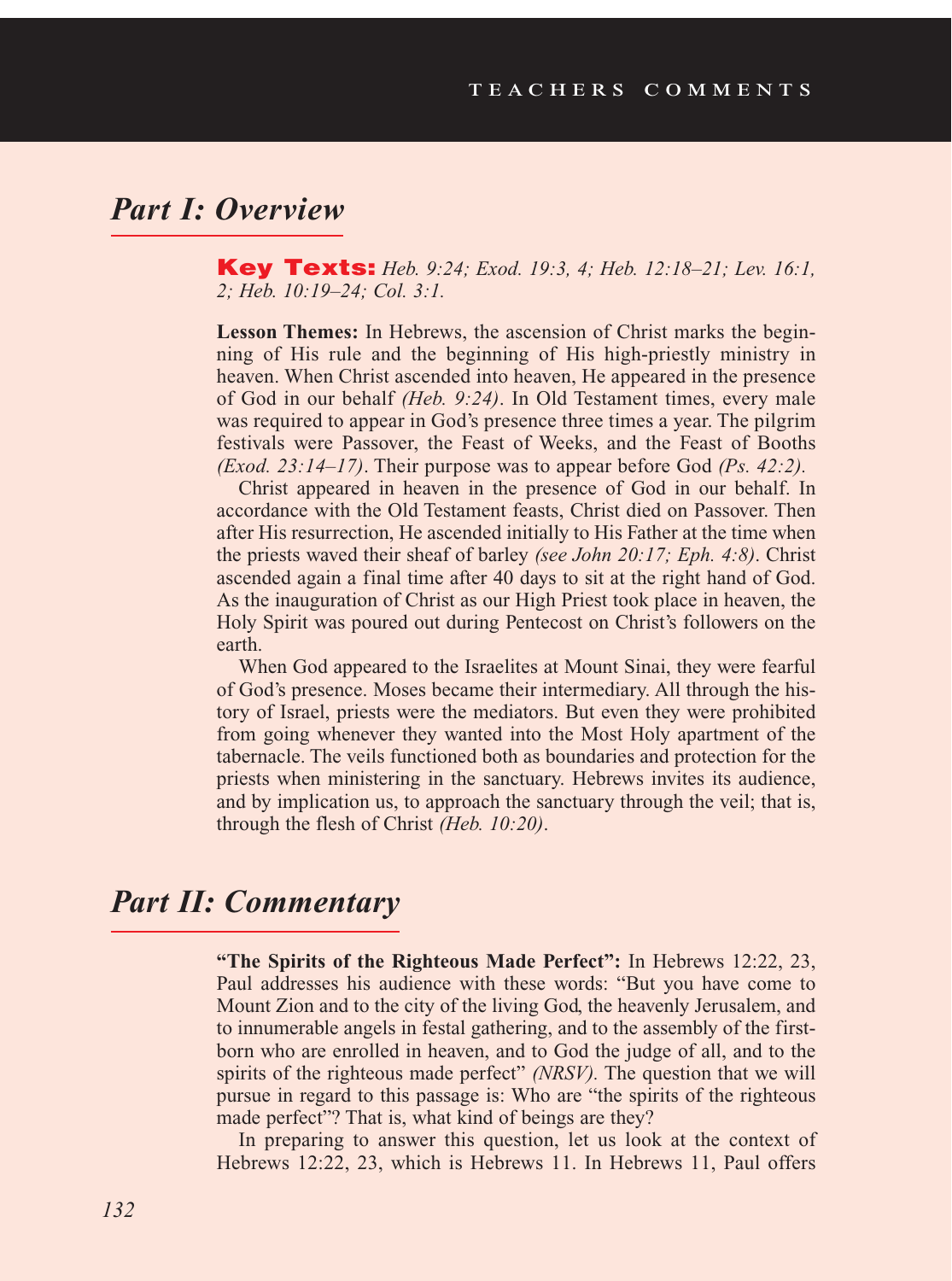praises in honor of the heroes of faith, followed by a strong exhortation at the beginning of Hebrews 12 to fix our gaze upon "Jesus the pioneer and perfecter of our faith, who for the sake of the joy that was set before him endured the cross, disregarding its shame, and has taken his seat at the right hand of the throne of God" *(Heb. 12:2, NRSV).* Then the section that follows in Hebrews 12 deals with God's discipline in the Christian life. The fact that righteous people suffer is not a sign of divine displeasure but of God's parental affection. That is why Paul states, "For the Lord disciplines those whom he loves, and chastises every child whom he accepts" *(Heb. 12:6, NRSV)*.

Next follows a double exhortation to peace and holiness: "Pursue peace with everyone, and the holiness without which no one will see the Lord" *(Heb. 12:14, NRSV).* To reinforce the warning, Paul brings forward the illustration of Esau, described as an "immoral and godless" person—the very antithesis of the example of faith in Hebrews 11—who traded off his firstborn-inheritance rights for the immediate gratification of a meal *(Heb. 12:16, NRSV)*. Finally, Paul compares the Exodus generation with his own audience. The former was confronted with a theophany on Mount Sinai. Moses recalled the scene and declared: " 'I [trembled] with fear' " *(Heb. 12:21, NRSV)*. In contrast, the audience of Hebrews has not come to this terrifying mountain, but to the heavenly dwelling place of God, the "heavenly Jerusalem" *(Heb. 12:22, NRSV).* They have access to "God, the judge of all," to "the assembly of the firstborn who are enrolled in heaven," and to the "spirits of the righteous made perfect" *(Heb. 12:23, NRSV)*.

Who are the "spirits of the righteous made perfect"? Most scholars of the book of Hebrews employ Jewish apocalyptic literature *(e.g., Jub. 23:30, 31; 1 Enoch 22:9; 1 Enoch 102:4; 1 Enoch 103:3, 4; 2 Apoc. Bar. 30:2)* to understand the phrase "spirits of the righteous made perfect." On this basis, they conclude that these spirits must be immaterial souls, devoid of the body, who are dwelling in heaven. Such a conclusion needs to be challenged by the data presented in the book of Hebrews itself. To that end, we will analyze the noun "spirits," the adjective "righteous," and the adjectival verb (participle) "made perfect."

The noun "spirits," or "spirit," has three different uses in the letter to the Hebrews. First, "spirits" is used to designate angels who are ministering spirits *(Heb. 1:7, 14)*. Second, "spirit" designates the Holy Spirit who gives gifts, speaks about the new covenant, and bears witness to it *(Heb. 2:4; Heb. 3:7; Heb. 6:4; Heb. 9:8; Heb. 10:15)*. Sometimes the Holy Spirit seems to be described as the "Spirit of grace" *(Heb. 10:29)*, or the "eternal Spirit" *(Heb. 9:14)*. Third, "spirits" refers to human beings who are alive and who are subject to the piercing penetration of the Living Word of God *(Heb. 4:12)*. Similarly, when Paul talks about God disciplining His children, he says "We have had earthly fathers who disciplined us and we respected them. Shall we not much more be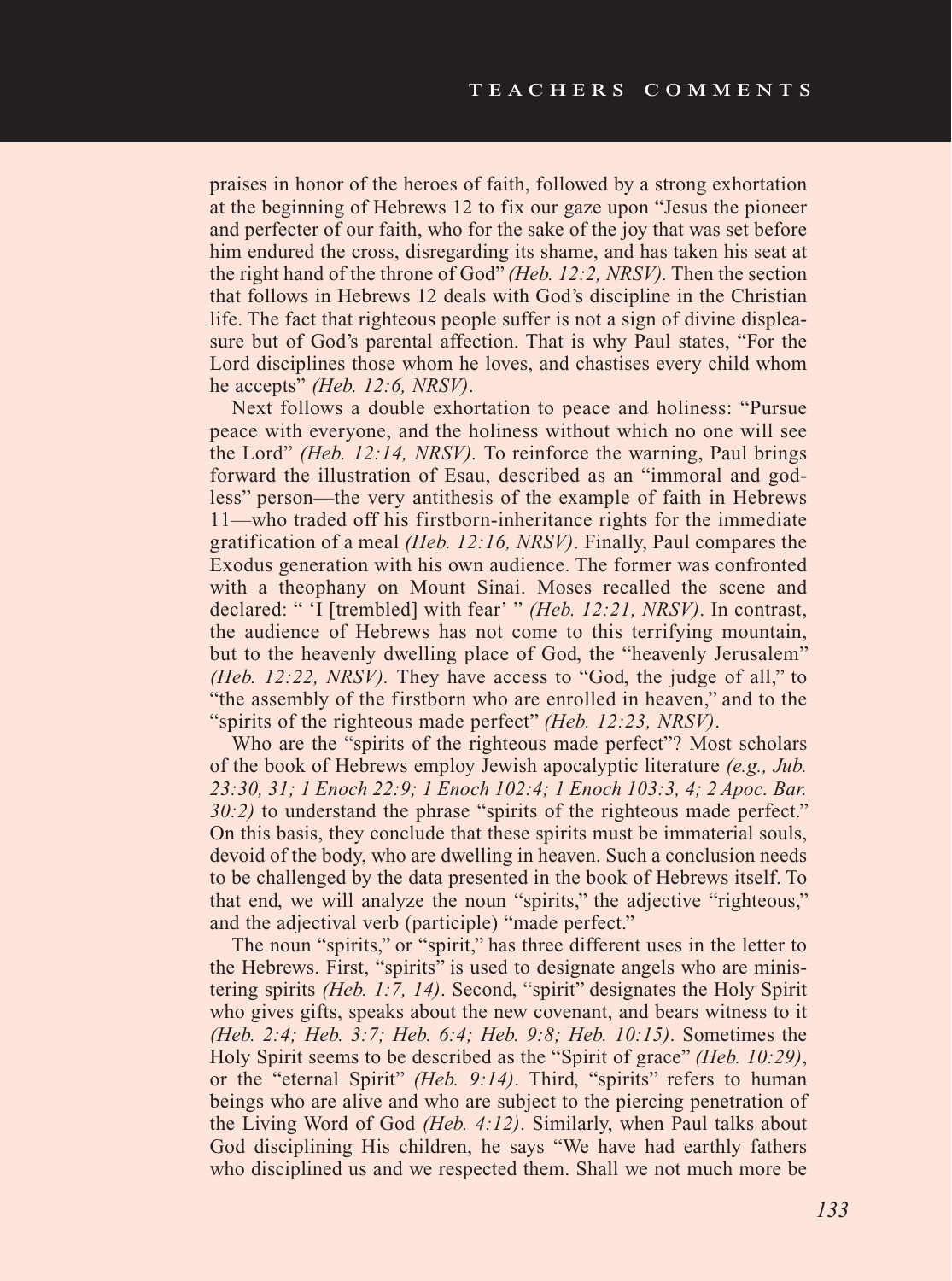subject to the Father of spirits and live?" *(Heb. 12:9, ESV).* Thus, we can conclude that the "spirits" in the phrase "the spirits of the righteous made perfect" *(Heb. 12:23, NRSV)* are not angels, nor the Holy Spirit, but human beings who by faith have approached Mount Zion, the city of the Living God, the heavenly Jerusalem *(Heb. 12:22)*.

In Hebrews, the adjective "righteous" appears only two times outside of the passage under investigation. The first time that it appears, it is used in the context of endurance: "My righteous one will live by faith" *(Heb. 10:38, NRSV).* God has no pleasure in those who shrink back in doubt or unbelief. The second time, the adjective is used in the context of Abel offering a better sacrifice than Cain offers. Because of that better sacrifice, Abel receives the testimony that he is "righteous" *(Heb. 11:4)*. Both instances refer to persons when they were alive, not dead or in a bodiless state of being. Thus, these individuals are not depicted as immaterial souls. So, we may conclude that the "righteous" are those people who live by faith and express their faith by the sacrifices they make.

The term "made perfect" appears several times in Hebrews, yielding three uses. First, Christ was made perfect through sufferings and becomes the Source of eternal salvation *(Heb. 2:10; Heb. 5:9; Heb. 7:28).* Second, the law cannot make perfect the conscience of the worshiper *(Heb. 7:19; Heb. 9:9; Heb. 10:1).* Third, human beings are perfected. In Hebrews 10:14, Paul states, "For by a single offering he [Christ] has perfected for all time those who are sanctified" *(NRSV)*, and in Hebrews 12:23 the "spirits of the righteous" are perfected. Thus, the objects of perfection are Christ and human beings, not bodiless beings in a metaphysical sphere.

Finally, the phrase "assembly of the firstborn" seems to be part of a parallelism, synonymous with the phrase that follows it: "who are enrolled in heaven" *(Heb. 12:23, NRSV).* The image of righteous people being enrolled in the heavenly books is common in Scripture *(Exod. 32:32; Ps. 69:28; Dan. 12:1; Luke 10:20; Rev. 13:8; Rev. 17:8; compare Phil. 3:20)*. Moses contended with God either to forgive Israel's sin or blot out his own name from the book of life. Consequently, the "spirits of the righteous made perfect" should be interpreted as human beings rather than bodiless souls of people who died.

In sum, the textual evidence points to the fact that the noun "spirits" is used for angels, the Holy Spirit, and humans. The adjective "righteous" is used for faithful people such as Abel and the audience of Hebrews. The term "made perfect" is used to describe Jesus being made perfect, the inability of the law to make anything perfect, and humans who have been made perfect by Christ's sacrifice. Thus, we can safely conclude that the "spirits of the righteous made perfect"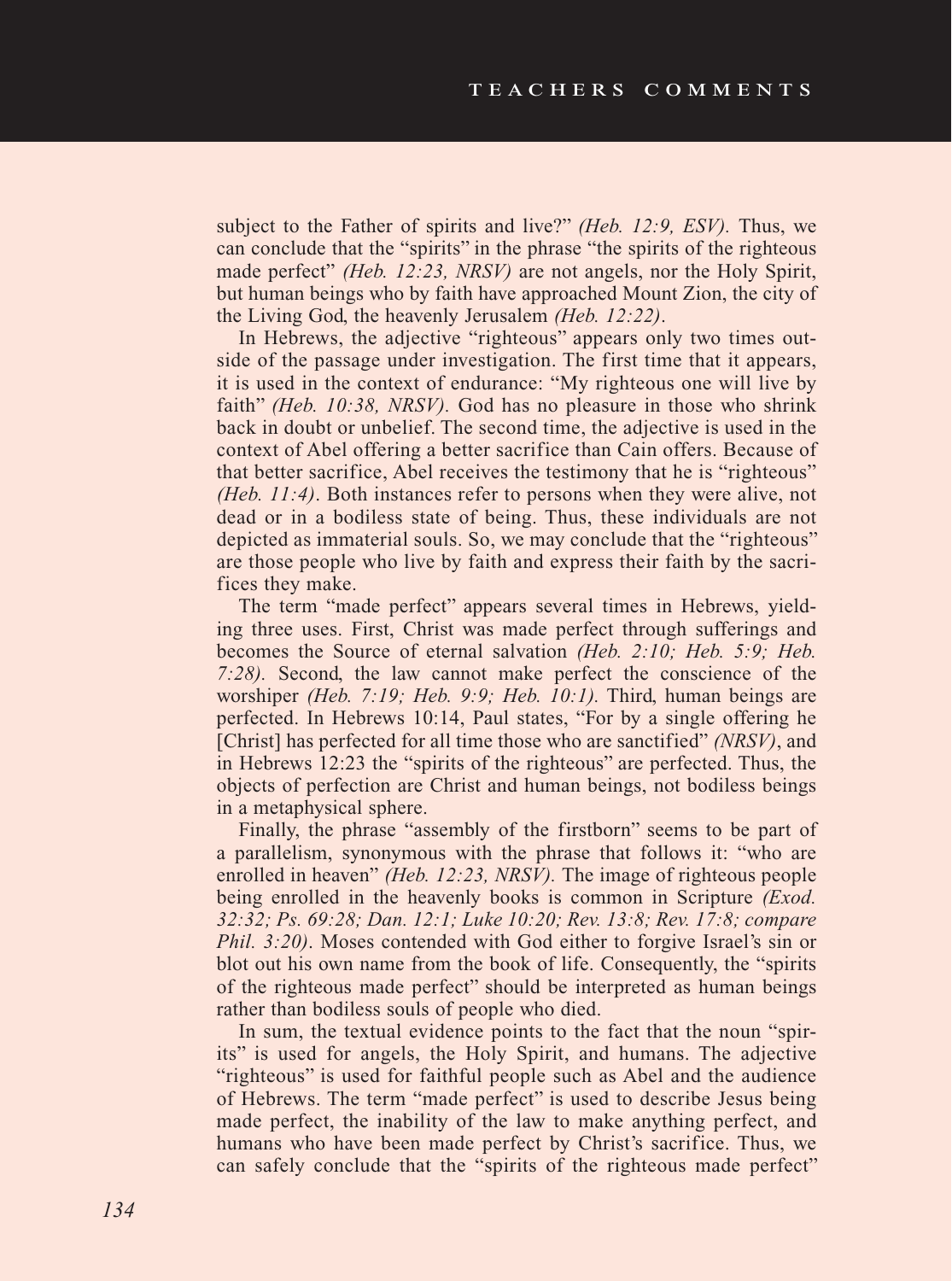are not immaterial souls, devoid of corporeal form, who are dwelling in heaven after their earthly sojourn and subsequent death, and who are now enjoying heavenly peace. Rather, the "spirits of the righteous made perfect" are human beings whose names have been registered in heaven. Through faith, the addressees of Hebrews approach God, Jesus the Mediator of a new covenant, the heavenly Jerusalem, the innumerable angels, and these human beings who have been made perfect by faith and whose names are recorded in heaven. This passage should be understood as an exhortation to believers, similar to the author's exhortation to his audience when he says: "Let us therefore approach the throne of grace with boldness" *(Heb. 4:16, NRSV)*.

## *Part III: Life Application*

As Seventh-day Adventists, we hold many beliefs in common with other Christian denominations, such as prayer, righteousness by faith, sanctification, the Godhead, tithing, et cetera. Besides distinctive Adventist beliefs, such as those connected with the sanctuary doctrine and our self-understanding as the end-time remnant of Revelation, some denominations can be found within Christianity that share our beliefs in the Sabbath, the Second Coming, the gift of prophecy, and the state of the dead. During this week's lesson, we looked at the state of the dead through the passage of Hebrews 12:22, 23. As Seventh-day Adventists, we are distinguished from other Christian groups, though not exclusively, in believing that the soul is not immortal. We believe that God created Adam "from the dust of the ground, and breathed into his nostrils the breath of life; and the man became a living being" *(Gen. 2:7, NRSV*). Other translations render the phrase "living being" as "living soul." With death, the living being ceases to exist. Through the influence of Greek philosophy, most Christians throughout history have believed that humans are born immortal and that when one dies, his or her spirit goes to heaven or hell to live with God or to burn eternally.

1. What dangers arise when we superimpose our presuppositions onto the biblical text instead of permitting the Bible to speak for itself?

<sup>2.</sup> Can we indeed be completely objective and free of presuppositions? Why, or why not?